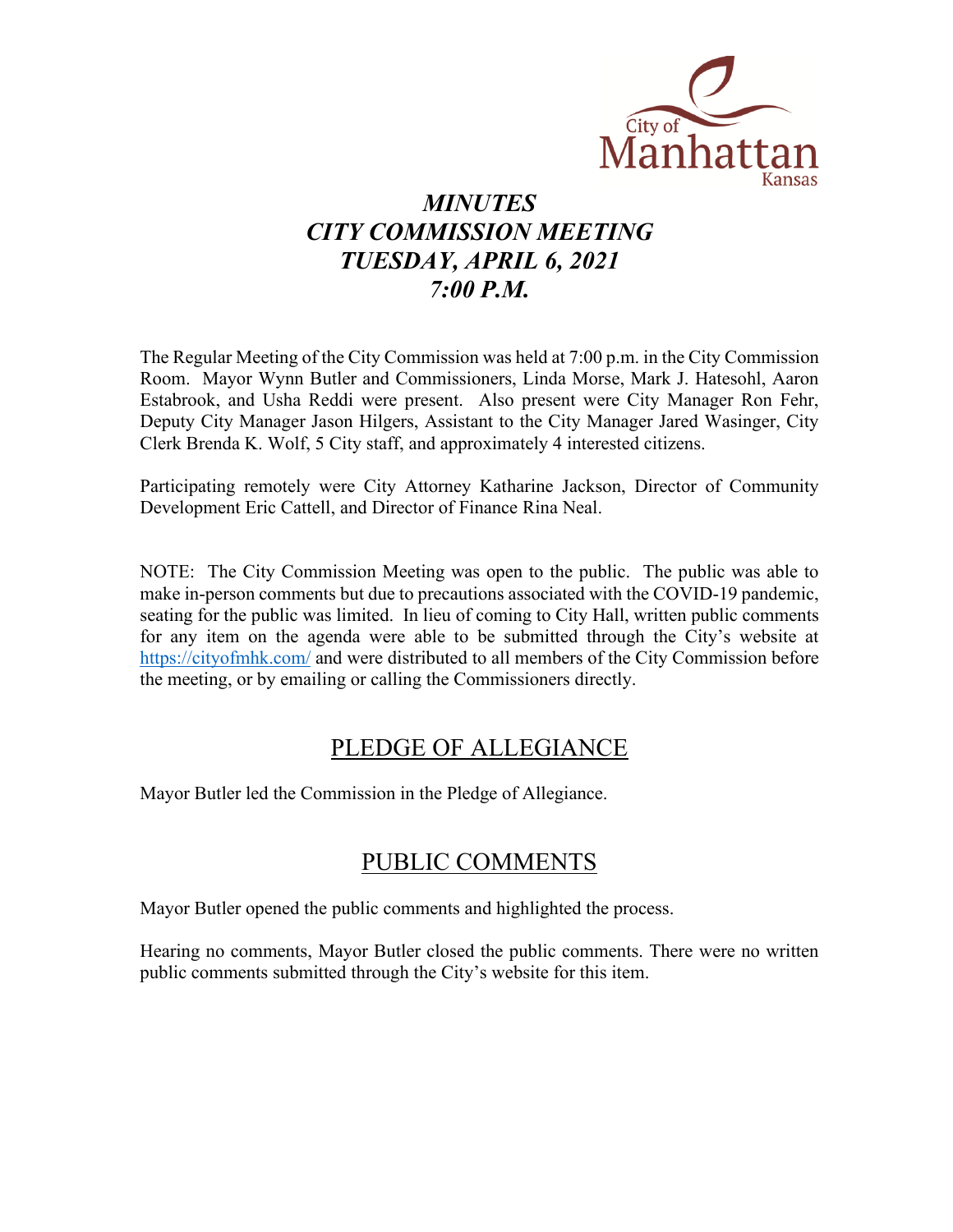**Minutes** City Commission Meeting April 6, 2021 Page 2

### COMMISSIONER COMMENTS

Commissioner Reddi mentioned a Fair Housing Webinar would be held on April 22, 2021, at 8:00 a.m., and encouraged those who would be buying a house or renting to attend. She also mentioned the Rotary Club of Community Action against Human Trafficking would hold a virtual summit on April 10, 2021, to address how educators play a role in preventing human trafficking.

Commissioner Estabrook mentioned that April was Fair Housing Month and the 53rd anniversary of the Fair Housing Act.

Commissioner Morse mentioned Kansas State University would be hosting its annual Open House on April 8-10, 2021, and that it would be held virtually. She encouraged everyone to recruit one (1) new student for the 2021 Fall semester.

Mayor Butler mentioned several features on the City's website for the public to use and sign up to receive. He highlighted the newsletter "In the Zone" which provides information regarding construction projects, the newsletter "Insider" which is sent every couple of weeks and provides information on things happening in the City, and the ReportIt! Application which can be used to report potholes, tree limbs down, etc.

### CONSENT AGENDA

(\* denotes those items discussed)

### **MINUTES**

The Commission approved the minutes of the Regular City Commission Meeting held Tuesday, March 16, 2021.

### **CLAIMS REGISTER NOS. 2970 AND 2971**

The Commission approved Claims Register Nos. 2970 and 2971 authorizing and approving the payment of claims from March 10, 2021 - March 30, 2021, in the amounts of \$190,323.39 and \$5,675,835.89, respectively.

### **RESOLUTION NO. 040621-A – MERCY HEALTH CENTER INDUSTRIAL REVENUE BONDS – PAYOFF BONDS AND CONVEYANCE OF PROPERTY**

The Commission approved Resolution No. 040621-A approving the conveyance of the hospital by defeasance of the previously issued Hospital Refunding Revenue Bonds to Ascension Via Christi Hospital Manhattan Inc. and authorizing the execution and delivery of a Special Warranty Deed, a Bill of Sale, a Termination and Release of Lease, and a Satisfaction, Discharge and Release of Indenture for the Mercy Regional Health Center, Inc. Hospital Refunding Revenue Bonds, Series 2013.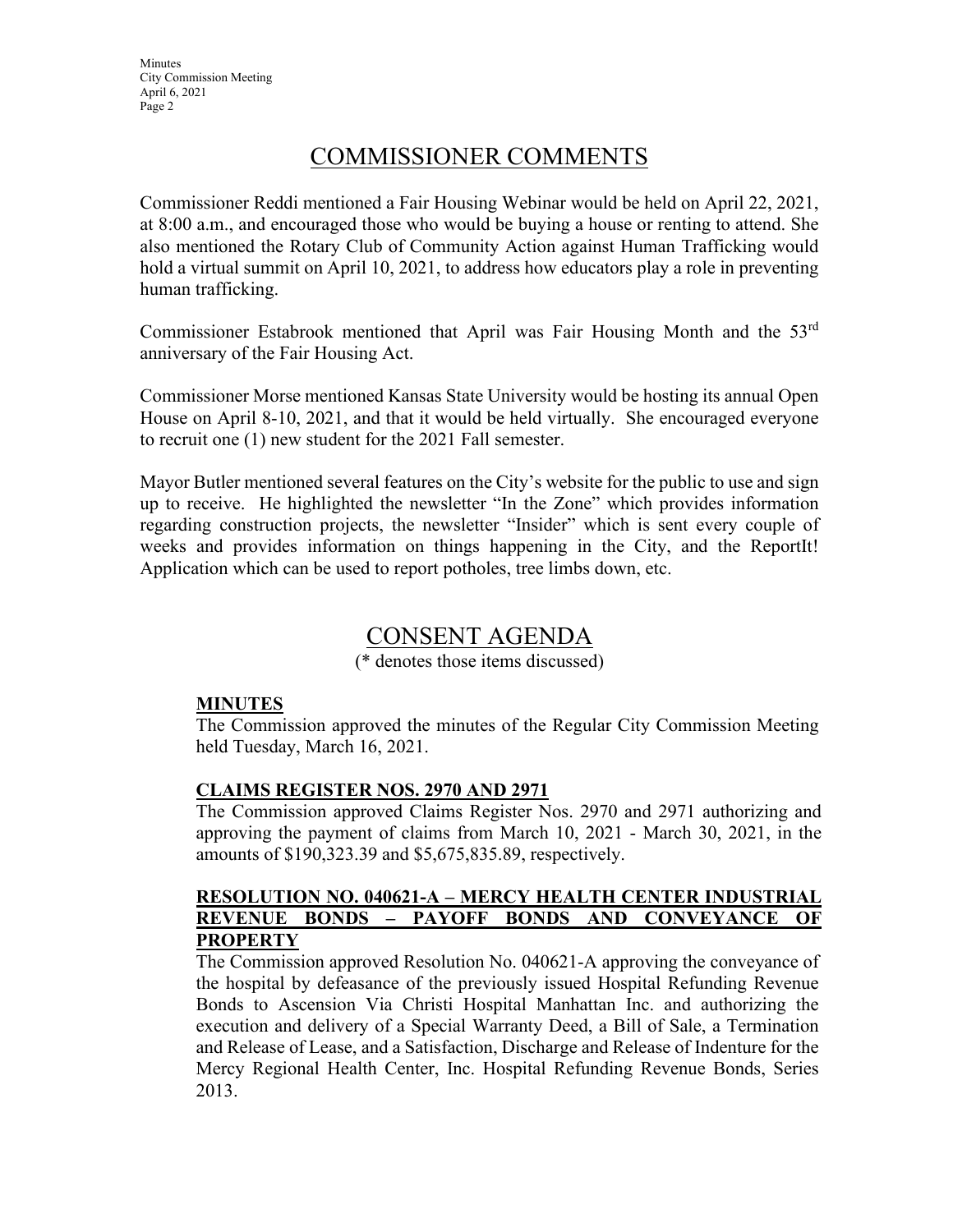## CONSENT AGENDA *(CONTINUED)*

### **SELECTION COMMITTEE RECOMMENDATION - ENGINEER ON-CALL**

The Commission authorized City Administration to proceed with the Engineer On-Call Selection Committee recommendations for the Engineer On-Call rankings. *(See Attachment No. 1)*

### **\* AMENDMENT - DOWNTOWN PARKING GARAGE LIGHTING AND SECURITY IMPROVEMENTS (CC1902)**

Jason Hilgers, Deputy City Manager, answered questions from the Commission.

The Commission authorized City Administration to finalize, and the Mayor and City Clerk to execute, an amendment *(Addendum to Agreement for Improvements to Public Parking Garage)* in the amount of \$338,475.00 to the existing construction contract with McCown Gordon, of Manhattan, Kansas, to coordinate the replacement of the lighting and install the security cameras in the downtown parking garage (CC1902).

### **AGREEMENT - DOWNTOWN FARMER'S MARKET**

The Commission authorized the Mayor and City Clerk to execute an Agreement with the Downtown Farmer's Market, Inc., for use of the City's public parking lot at the southeast quadrant of North Fourth Street and Leavenworth Street, in Lot 3, Manhattan Town Center 5 for Wednesdays from May 5, 2021 - September 29, 2021, and Saturdays from April 24, 2021 - April 30, 2022.

### **PUBLIC SERVICES AGREEMENT - COMMUNITY DEVELOPMENT BLOCK GRANT CARES ACT (CDBG-CV) PROJECT CA2018 - SUNFLOWER CASA PROJECT, INC.**

The Commission accepted CASA's estimate of lost funding in 2020 and 2021 due to COVID-19 impacts and authorized the Mayor and City Clerk to execute a CDBG-CV Public Services Agreement for CASS CDBG-CV Support (Project CA2018) totaling \$130,640.00 with Sunflower CASA Project, Inc., of Manhattan, Kansas, to replace lost fundraising and grant revenue for 2020 and 2021.

### **\* BOARD APPOINTMENTS**

The Commission approved the following appointments by Mayor Butler to various boards and committees of the City.

#### *Code Appeals Board*

Re-appointment of Todd Olson, 629 Pecan Circle, to a three-year Electrician term, which will begin June 1, 2021, and will expire on May 31, 2024.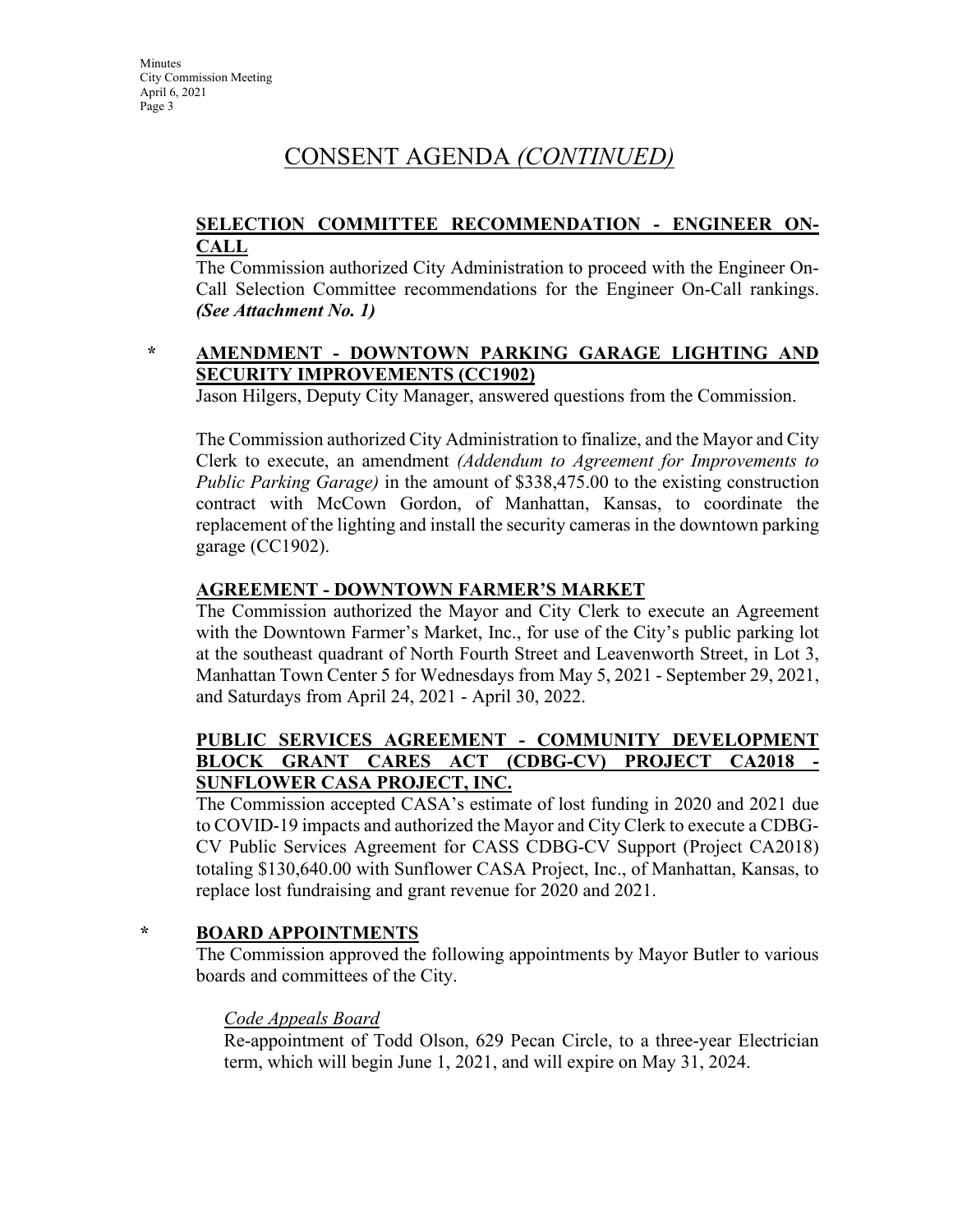## CONSENT AGENDA *(CONTINUED)*

### **\* BOARD APPOINTMENTS** *(CONTINUED)*

*\* Housing Authority Board of Commissioners* Commissioner Estabrook requested this item be moved to the end of the General Agenda.

*Library Board*

Re-appointment of Tyler Darnell, 1637 Virginia Drive, to a four-year term, which will begin May 1, 2021, and will expire on April 30, 2025.

*\* Manhattan Urban Area Planning Board* Commissioner Morse requested this item be moved to the end of the General Agenda.

### *Social Services Advisory Board*

Appointment of Jennifer Chau, 1009 Stratford Circle, to fill the unexpired term of Adam Simpson, which begins immediately, and will expire on June 30, 2022.

Mayor Butler opened the public comments.

Hearing no comments, Mayor Butler closed the public comments. There were no written public comments submitted through the City's website for any of these items.

After discussion, Commissioner Hatesohl moved to approve the consent agenda except move Item H1, *Manhattan Urban Area Planning Board appointment*, and Item H3, *Housing Authority Board of Commissioners appointment*, to the end of the General Agenda. Commissioner Reddi seconded the motion. On a roll call vote, motion carried 5-0.

## PUBLIC HEARING

### **ORDINANCE NO. 7534 - VACATE - SECTION OF RIGHT-OF-WAY FOR 4TH STREET, SOUTH OF POTTAWATOMIE AVENUE (VA2101)**

Ben Kearns, Public Works Management Assistant, presented the item. He then answered questions from the Commission.

Mayor Butler opened the public hearing.

Hearing no comments, Mayor Butler closed the public hearing. There was one (1) written public comment submitted through the City's website for this item *(See Attachment No. 2)*.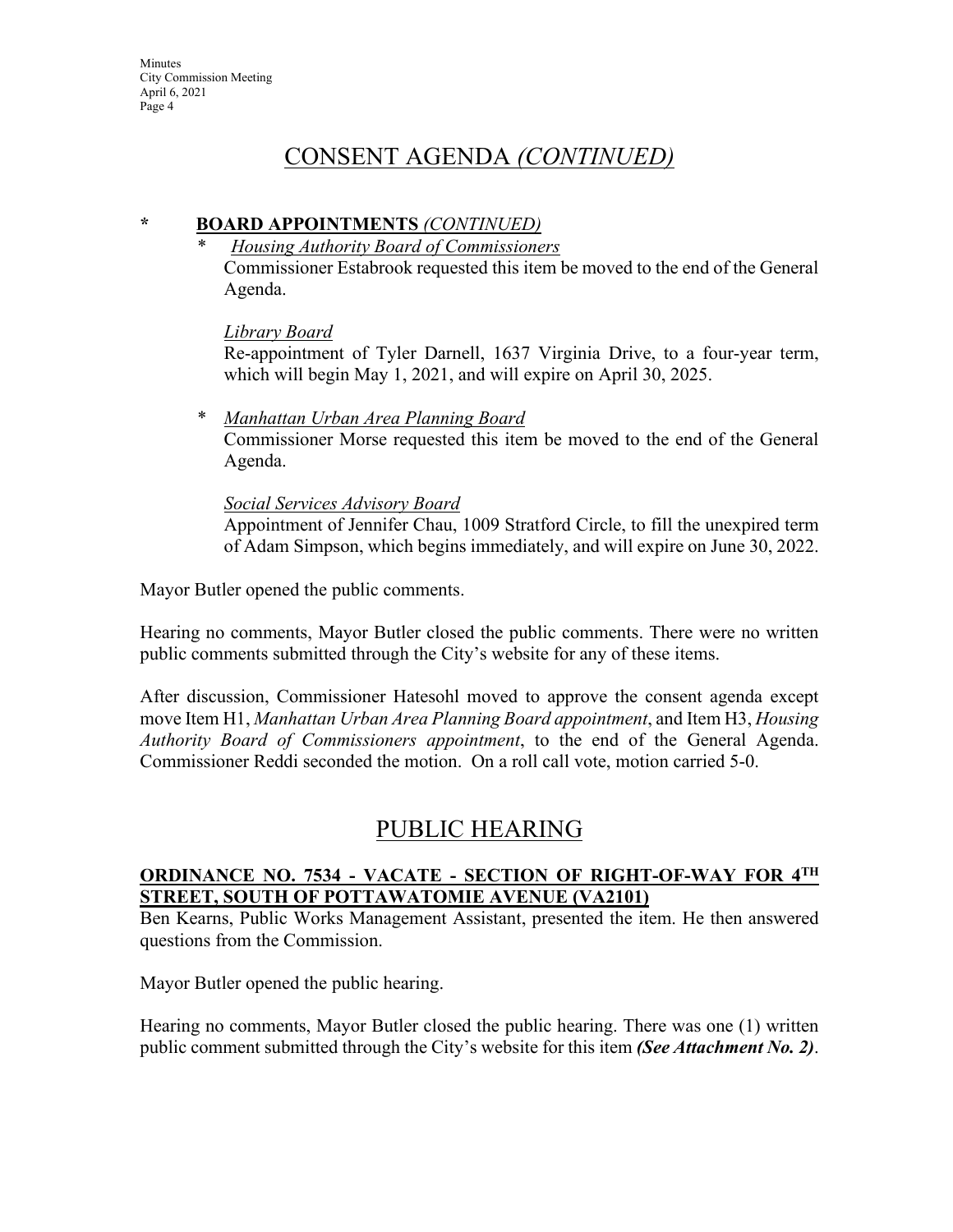## PUBLIC HEARING *(CONTINUED)*

### **ORDINANCE NO. 7534 - VACATE - SECTION OF RIGHT-OF-WAY FOR 4TH STREET, SOUTH OF POTTAWATOMIE AVENUE (VA2101)**

Commissioner Morse moved to find that no private rights will be injured or endangered by the proposed vacation, and that the public will suffer no loss or inconvenience thereby; and approve Ordinance No. 7534 vacating a right-of-way for South  $4<sup>th</sup>$  street, south of Pottawatomie Avenue *(VA2101)*. Commissioner Hatesohl seconded the motion. On a roll call vote, motion carried 5-0.

## GENERAL AGENDA

### **RESOLUTION NO. 040621-B - SETTING FEES AND OTHER POLICIES FOR PARKS AND RECREATION PROGRAMS, FACILITIES, RENTALS, ADMISSIONS AND MEMBERSHIPS**

Eddie Eastes, Director of Parks and Recreation, and Randi Clifford, Director of Recreation, presented the item. They then answered questions from Commission.

Mayor Butler opened the public comments.

Hearing no comments, Mayor Butler closed the public comments. There were no written public comments submitted through the City's website for this item.

Eddie Eastes, Director of Parks and Recreation, and Randi Clifford, Director of Recreation, answered additional questions from the Commission.

Ron Fehr, City Manager, commented on part of the philosophy of recovery. He then answered questions from the Commission.

After discussion, Commissioner Hatesohl moved to approve Resolution No. 040621-B setting fees for Parks and Recreation programs, rentals, admissions, and memberships. Commissioner Estabrook seconded the motion. On a roll call vote, motion carried 3-2 with Commissioner Usha Reddi and Commissioner Morse voting against.

### **CONVENTION AND VISITOR'S BUREAU (CVB) 2021 FIRST QUARTER REPORT**

Bernie Haney, Chair, CVB Steering Committee, mentioned the new CVB website (manhattancvb.org) with 23 lodging options listed on the website. He stated it's time to utilize our strengths and elevate social media, invite travel writers to return, showcase to meeting planners our enhanced conference center and other meeting locations, take advantage of future youth sporting events, utilize outdoor facilities and new recreation centers, and that CVB received its transient guest tax payment in March.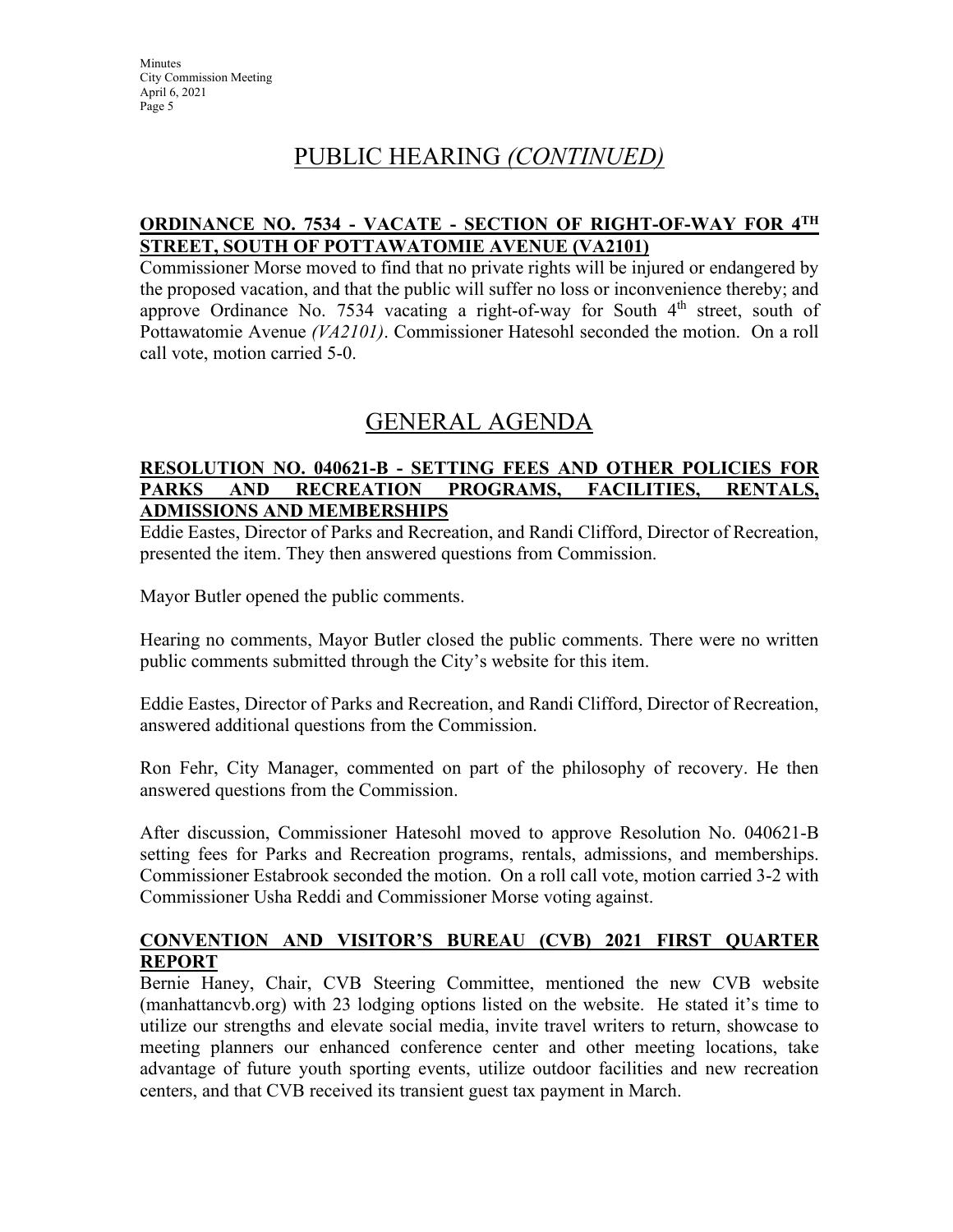## GENERAL AGENDA (*CONTINUED*)

#### **CONVENTION AND VISITOR'S BUREAU (CVB) 2021 FIRST QUARTER REPORT** *(CONTINUED)*

Karen Hibbard, Director of Convention and Visitor's Bureau, presented the Convention and Visitors Bureau's first quarter report. She answered questions from the Commission.

As this was a discussion item, the Commission took no formal action.

### *ITEM REMOVED FROM CONSENT AGENDA*

### **BOARD APPOINTMENT – MANHATTAN URBAN AREA PLANNING BOARD**

There was concern from Commissioner Morse in having all male members on the Board and Commissioner Reddi in replacing a current member that was appointed to fill the remainder of a term and had only been on the Board for a short time, and who also was interested in continuing to serve. Mayor Butler provided comments regarding his recommended appointment.

Ben Burton, 3618 Vanesta Drive, stated why he submitted an interest form for the Manhattan Urban Area Planning Board and the benefits he would bring to the Board.

After discussion, Commissioner Hatesohl moved to approve Consent Agenda Item H1, the *appointment to the Manhattan Urban Area Planning Board (See Attachment No. 3)*. Commissioner Estabrook seconded the motion. On a roll call vote, motion carried 3-2 with Commissioner Reddi and Commissioner Morse voting against.

### **BOARD APPOINTMENT – MANHATTAN HOUSING AUTHORITY BOARD OF COMMISSIONERS**

Commissioner Estabrook recused himself from discussion pertaining to the Housing Authority Board of Commissioners appointment due to a conflict of interest.

Commissioner Hatesohl moved to approve Consent Agenda Item H3, *Housing Authority Board of Commissioners appointment (See Attachment No. 3).* Commissioner Reddi seconded the motion. On a roll call vote, motion carried 4-0.

#### **ADJOURNMENT**

At 9:12 p.m., the Commission adjourned.

 $\mathcal{D}$ rende  $\kappa$ . Woog

Brenda K. Wolf, CMC, City Clerk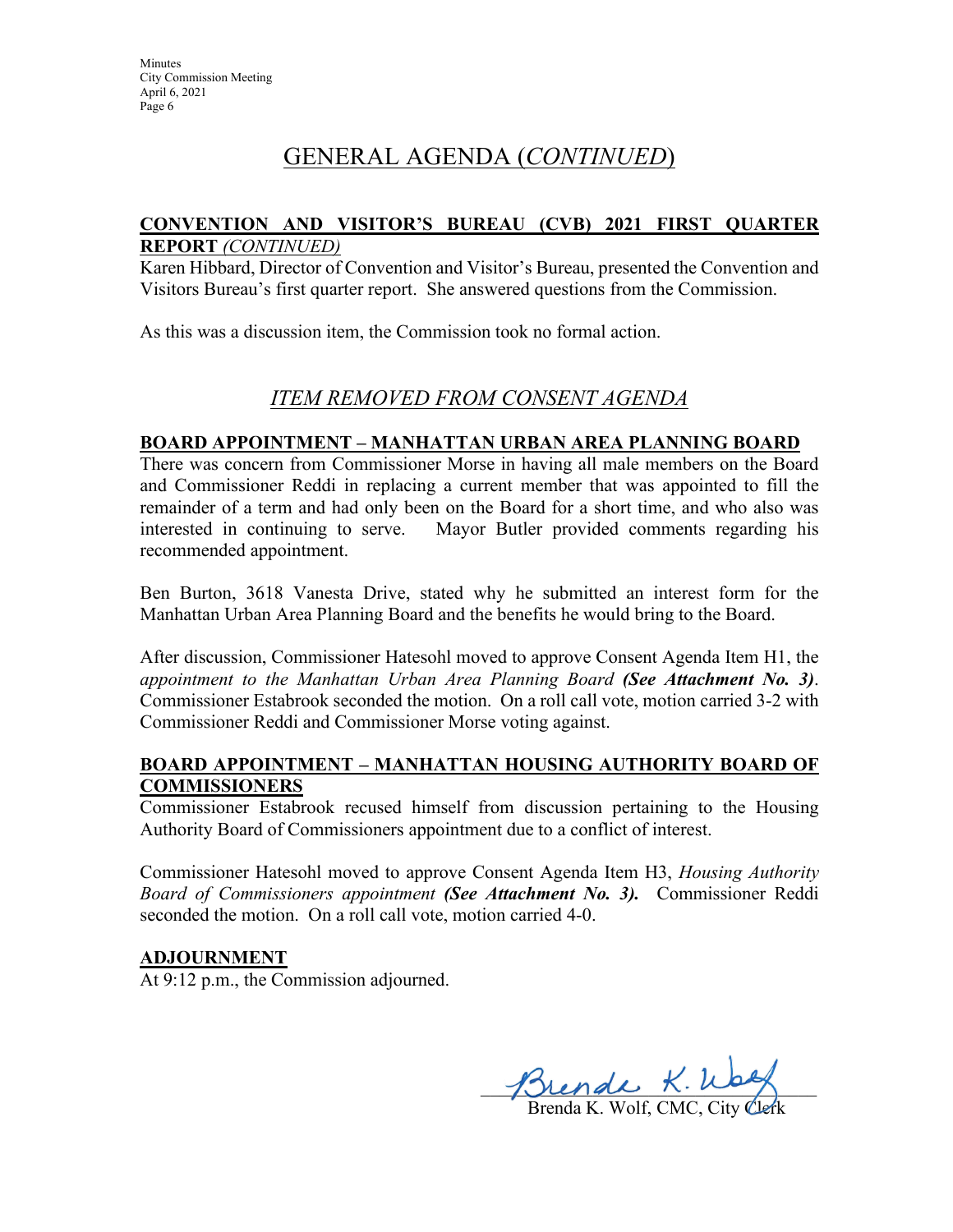*Attachment No. 1*

# **Engineer On-Call Categories**

|                          | Potable Water | Wastewater | Stormwater | Transportation |
|--------------------------|---------------|------------|------------|----------------|
| Bartlett & West          |               | 3          |            |                |
| Benesch                  |               |            |            |                |
| <b>BG</b> Consultants    |               | 2          |            |                |
| Driggs Design Group      | 3A            |            |            |                |
| <b>Olsson Associates</b> | າ             |            |            |                |
| <b>SMH</b> Consultants   |               |            | 3          |                |
| Schwab-Eaton             | 3B            |            |            |                |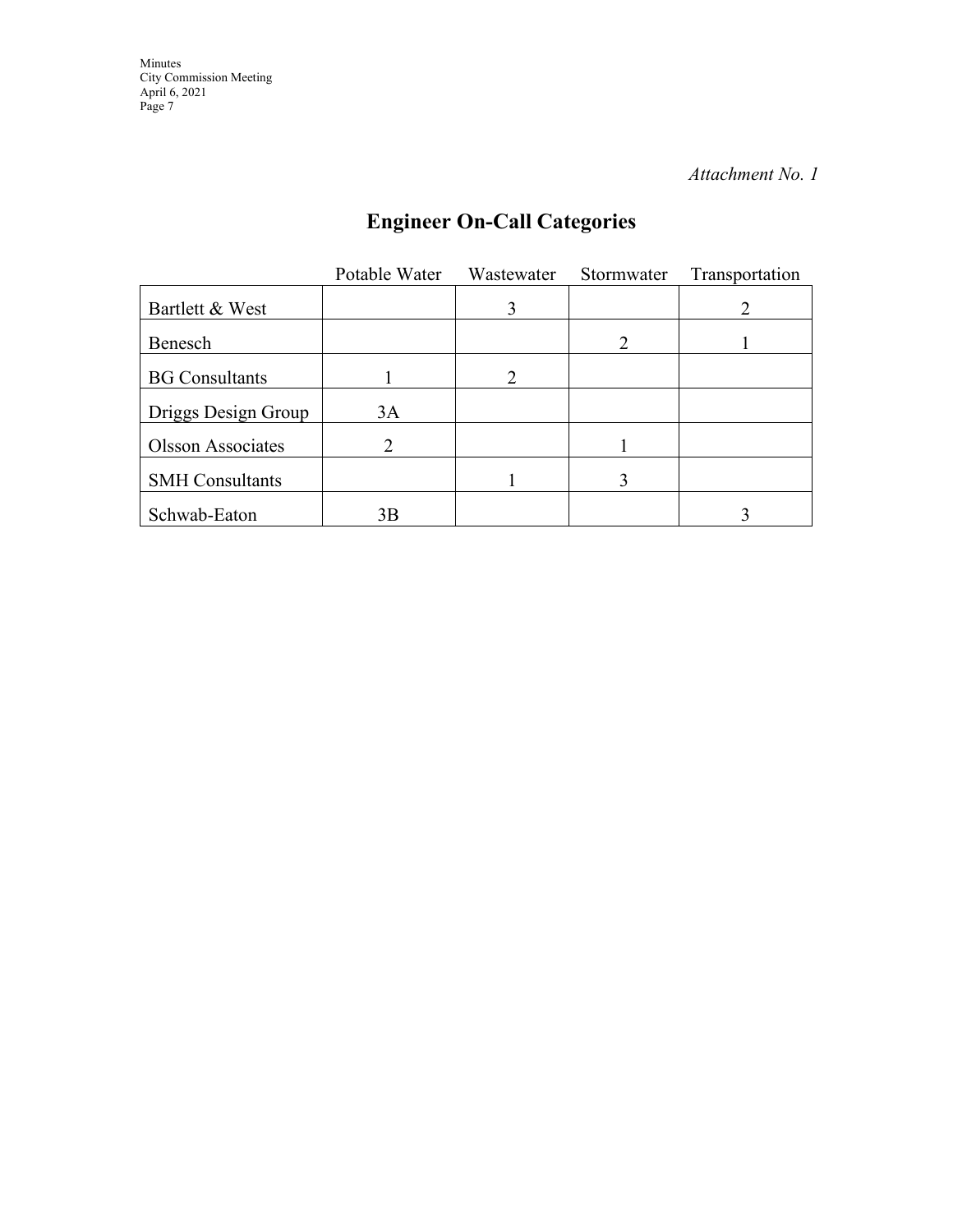*Attachment No. 2*

# **Public Hearing Public Comment (for items on the Public Hearing Agenda): April 6, 2021 City Commission Meeting Public Comment Form - Submission #14014**

#### **Date Submitted: 4/5/2021**

**City Commission Legislative Meeting April 6, 2021 at 7:00 PM**

Due to precautions associated with the COVID-19 pandemic, seating for the public is limited to only 29. If you would like to provide written comment for an item on the agenda in lieu of coming to City Hall, public comment may be submitted to the City Commission through this form. Public comments must be submitted by 4:00 pm on Tuesday, April 6, 2021, in order to be communicated to the Commission prior to the meeting for their consideration.

Please fill out the following information in order to provide public comment to the governing body related to items on the public hearing agenda for the April 6, 2021, City Commission Legislative Meeting.

The City Commission Meeting will be televised live on local Cox Cable Channel 3, on the City's website at http://cityofmhk.com/tv and on Facebook at https://www.facebook.com/Cityofmanhattan. A recording will be made available on the City's website after the meeting.

**Agenda: April 6, 2021 City Commission Legislative Meeting [Click here to view the upcoming Agenda and Items under consideration.](https://cityofmhk.com/Archive.aspx?ADID=7625)**

| First Name*                                                    | Last Name*                                                                                                                                                                                                                                                                                |       |  |  |
|----------------------------------------------------------------|-------------------------------------------------------------------------------------------------------------------------------------------------------------------------------------------------------------------------------------------------------------------------------------------|-------|--|--|
| Scott                                                          | <b>Stevens</b>                                                                                                                                                                                                                                                                            |       |  |  |
| Address <sup>*</sup>                                           |                                                                                                                                                                                                                                                                                           |       |  |  |
| <b>Homeless</b>                                                |                                                                                                                                                                                                                                                                                           |       |  |  |
| $City*$                                                        | State*                                                                                                                                                                                                                                                                                    | Zip*  |  |  |
| Manhattan                                                      | <b>Ks</b>                                                                                                                                                                                                                                                                                 | 66502 |  |  |
| Organization                                                   | Phone/email*                                                                                                                                                                                                                                                                              |       |  |  |
| Mask Enforcer                                                  | scottstevens91210@gmail.com                                                                                                                                                                                                                                                               |       |  |  |
|                                                                | Select the Public Hearing Agenda Item you wish to provide public comment on*                                                                                                                                                                                                              |       |  |  |
| Item A. Vacate Section of Right-of-Way for 4th Street (VA2101) |                                                                                                                                                                                                                                                                                           |       |  |  |
| <b>Attachment for Public Comment (Optional)</b>                | Public Comment pertaining to the item you have selected above on the Public Hearing Agenda*<br>Park fees have to be raised. The federal government added 8 trillion to the money supply in the past<br>year. Essentially, 30% increase in US dollars. You need to raise park fees by 30%. |       |  |  |
|                                                                |                                                                                                                                                                                                                                                                                           |       |  |  |

Choose File No file selected